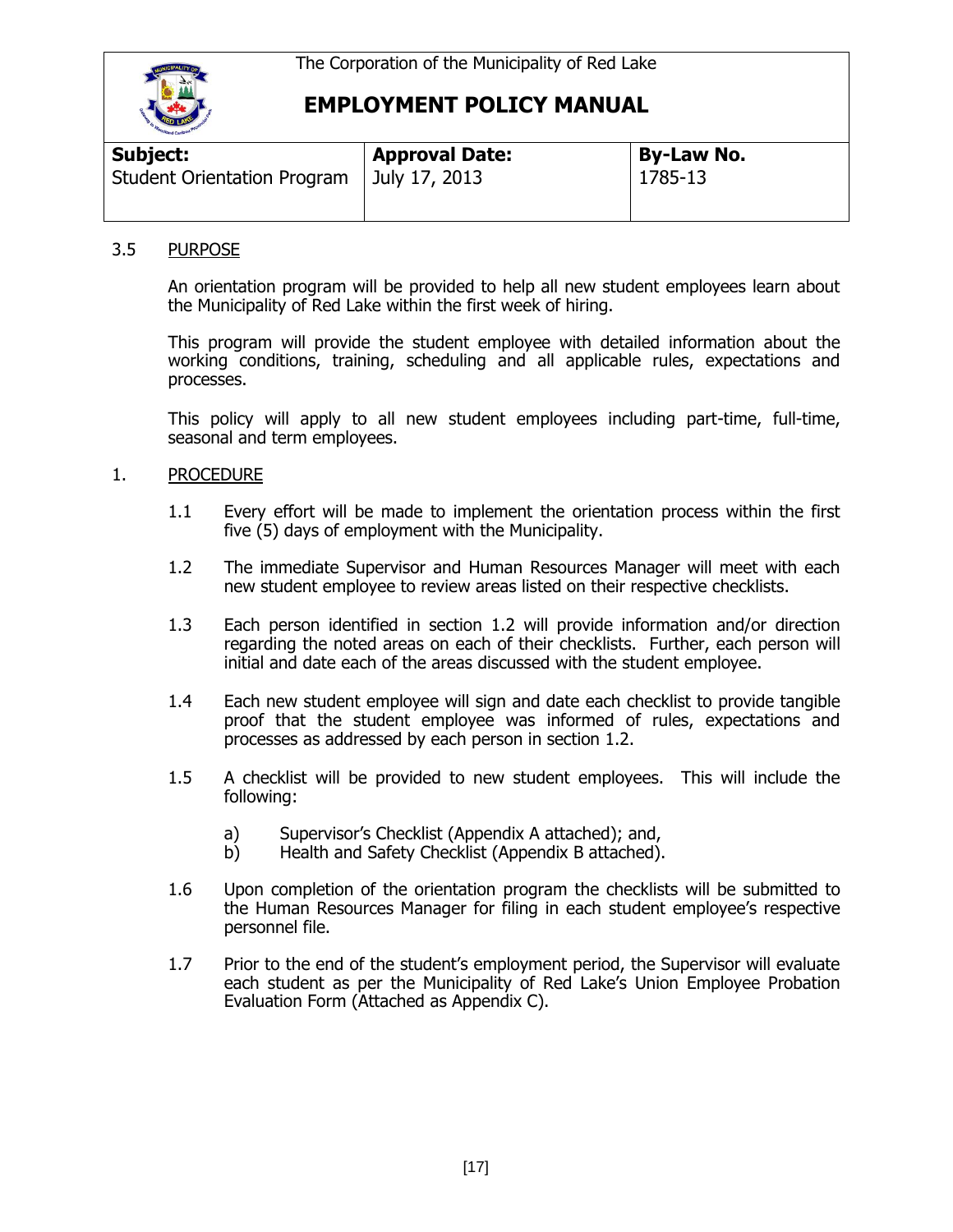### **APPENDIX A - SUPERVISOR CHECKLIST FOR STUDENTS**

(To be completed by immediate supervisor upon hiring)

| <b>ITEM/AREA</b>                           | <b>DATE</b> | <b>INITIALLED BY</b><br><b>SUPERVISOR</b> |
|--------------------------------------------|-------------|-------------------------------------------|
| Accidents/Injuries                         |             |                                           |
| <b>Customer Service</b>                    |             |                                           |
| Code of Conduct Policy                     |             |                                           |
| Concerns and Issues                        |             |                                           |
| <b>Emergency Plans/Exits</b>               |             |                                           |
| <b>Emergency Contacts</b>                  |             |                                           |
| Function of Department                     |             |                                           |
| Health and Safety                          |             |                                           |
| Hours of Work - Breaks                     |             |                                           |
| Introduction to New Employees              |             |                                           |
| Location of Work Station/Area              |             |                                           |
| Name Used or Preferred                     |             |                                           |
| Overtime                                   |             |                                           |
| Parking Permits and Areas                  |             |                                           |
| Policy Binder                              |             |                                           |
| Punctuality and Attendance                 |             |                                           |
| <b>Sick Leave/Other Absences</b>           |             |                                           |
| <b>Staff and Safety Meetings</b>           |             |                                           |
| Training and Education                     |             |                                           |
| Evaluations                                |             |                                           |
| Other:                                     |             |                                           |
|                                            |             |                                           |
|                                            |             |                                           |
|                                            |             |                                           |
| Employee Name:                             |             |                                           |
| Employee<br>Signature:                     |             |                                           |
| Date:                                      |             |                                           |
| RETURN FORM TO THE HUMAN RESOURCES MANAGER |             |                                           |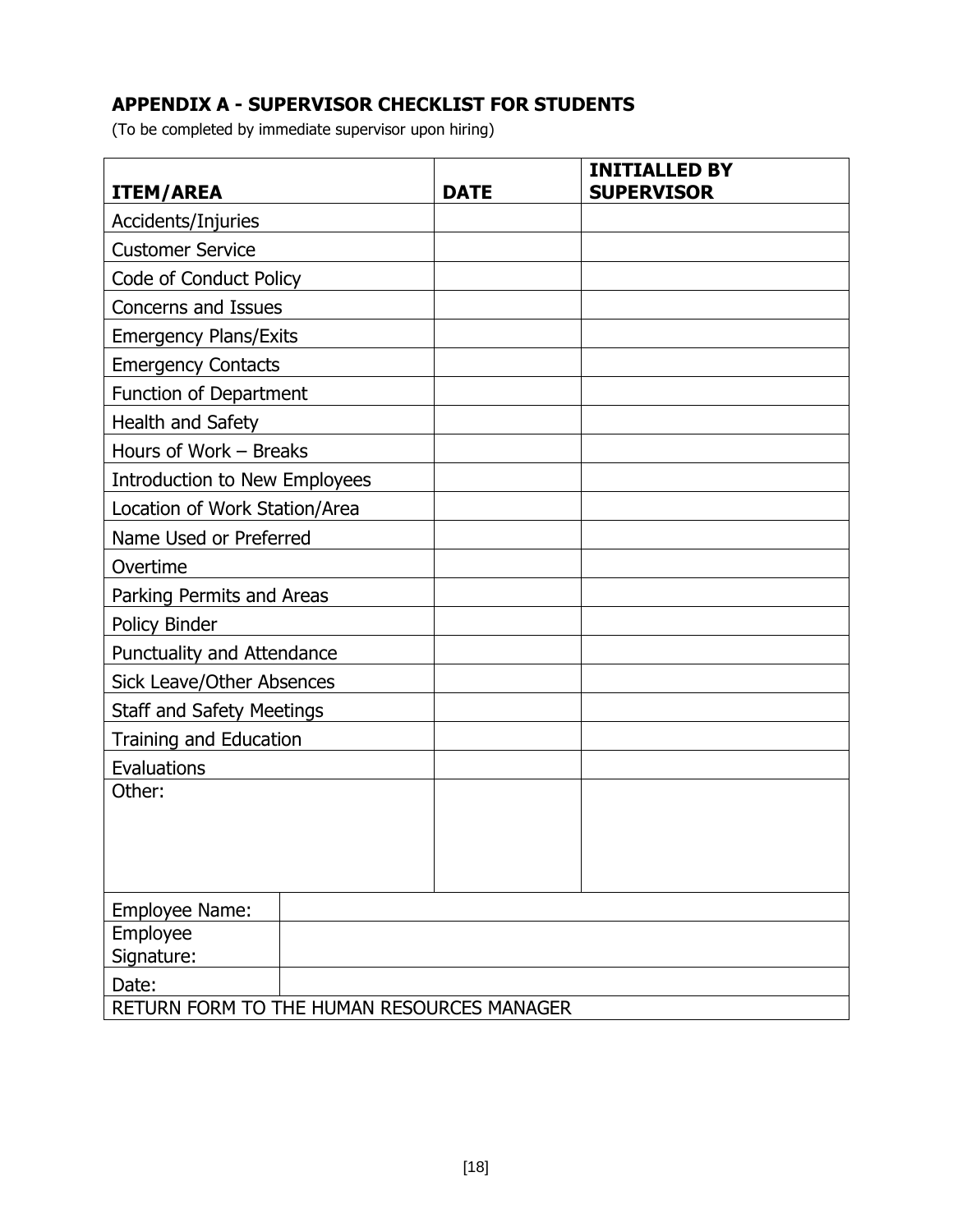# **APPENDIX B - STUDENT HEALTH AND SAFETY CHECKLIST**

| <b>ITEM/AREA</b>                                                                | <b>DATE</b> | <b>SIGNATURE</b> |
|---------------------------------------------------------------------------------|-------------|------------------|
| Due Diligence                                                                   |             |                  |
| Discipline and Safety                                                           |             |                  |
| <b>Emergency Plans</b>                                                          |             |                  |
| Fire Extinguisher Training                                                      |             |                  |
| First Aid/CPR Training                                                          |             |                  |
| <b>WHMIS Training</b>                                                           |             |                  |
| Occupational Health and Safety<br>Act/CLC Part II (Roles &<br>Responsibilities) |             |                  |
| Health and Safety Policies and<br>Procedures                                    |             |                  |
| Personal Protective Equipment<br>(PPE's)                                        |             |                  |
| Reporting Accidents/Injuries                                                    |             |                  |
| Roles and Responsibilities                                                      |             |                  |
| Site Inspections and Meetings                                                   |             |                  |
| <b>WHMIS</b>                                                                    |             |                  |
| WSIB Form 7                                                                     |             |                  |
| Other:                                                                          |             |                  |
| Employee Name:                                                                  |             |                  |
| Employee<br>Signature:                                                          |             |                  |
| Date:                                                                           |             |                  |
| RETURN FORM TO THE HUMAN RESOURCES MANAGER                                      |             |                  |